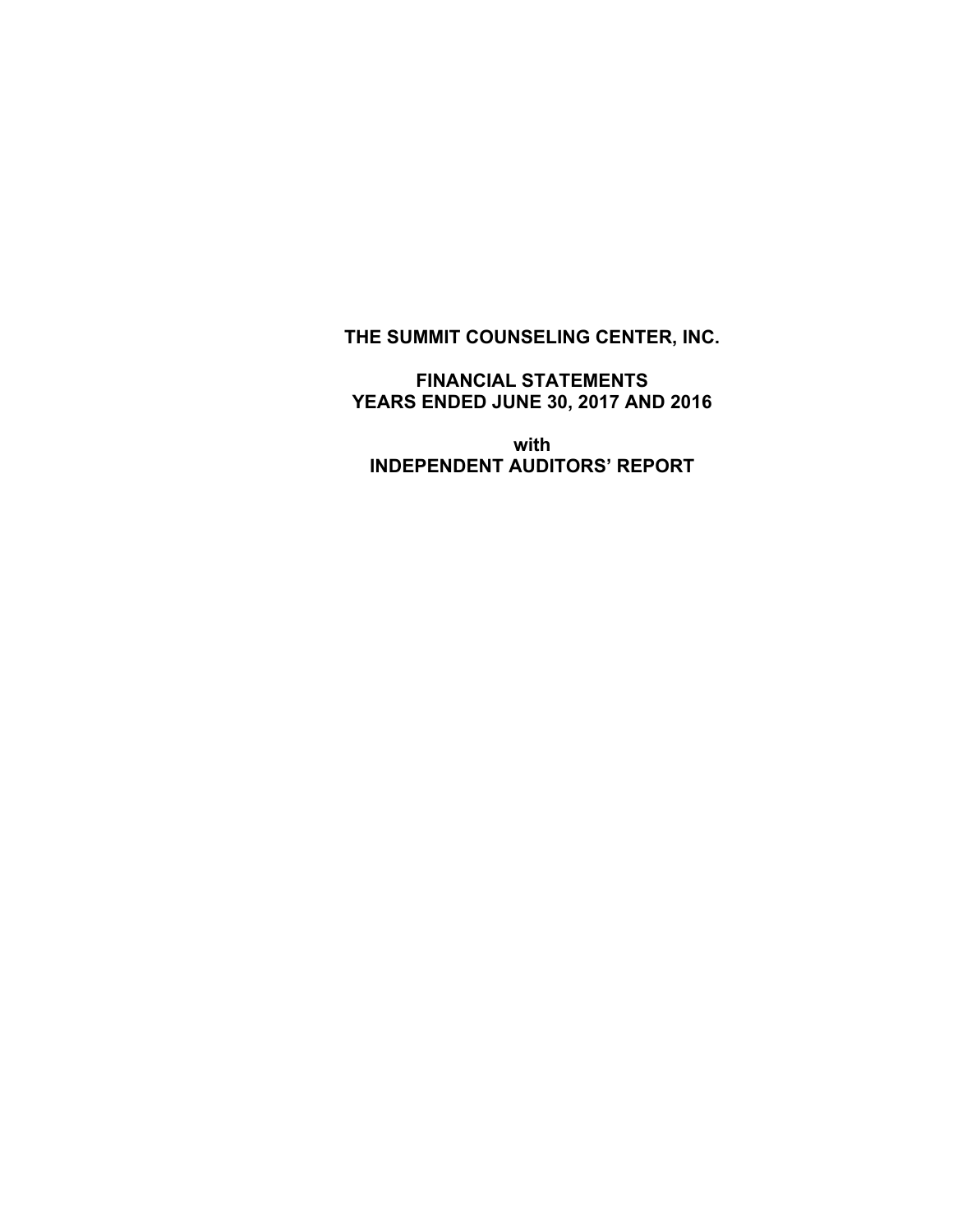# **TABLE OF CONTENTS**

| <b>INDEPENDENT AUDITORS' REPORT</b>                         | $3-4$    |
|-------------------------------------------------------------|----------|
| STATEMENT OF FINANCIAL POSITION                             | 5        |
| STATEMENT OF ACTIVITIES AND CHANGES IN NET ASSETS (DEFICIT) | $6 - 7$  |
| STATEMENT OF CASH FLOWS                                     | 8        |
| NOTES TO FINANCIAL STATEMENTS                               | $9 - 12$ |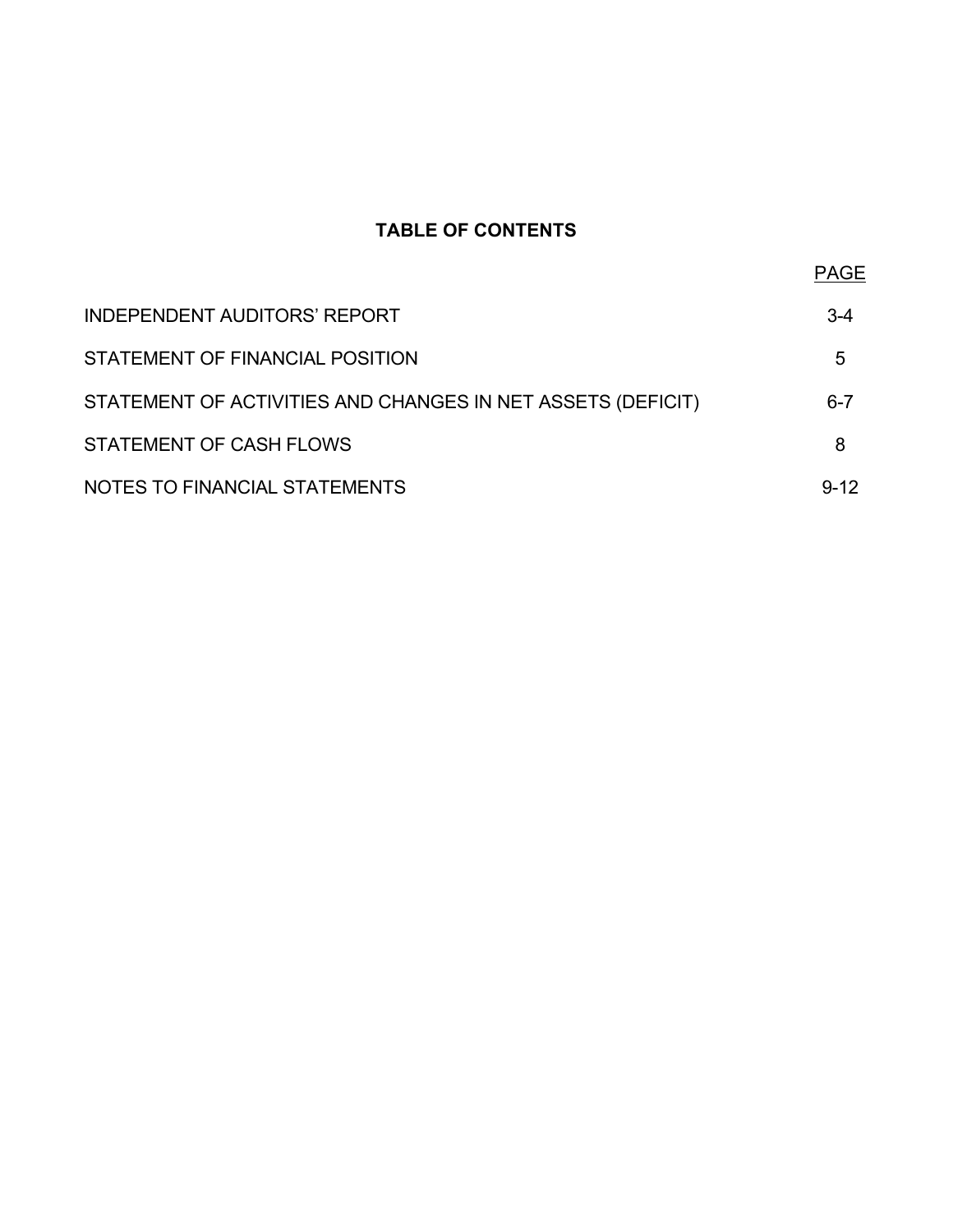

**INDEPENDENT AUDITORS' REPORT** 

# **Board of Directors The Summit Counseling Center, Inc.**

We have audited the accompanying financial statements of The Summit Counseling Center, Inc., which comprise the statement of financial position as of June 30, 2017 and 2016, and the related statements of activities and changes in net assets (deficit) and cash flows for the years then ended, and the related notes to the financial statements.

# **Management's Responsibility for the Financial Statements**

Management is responsible for the preparation and fair presentation of these financial statements in accordance with accounting principles generally accepted in the United States of America; this includes the design, implementation, and maintenance of internal control relevant to the preparation and fair presentation of financial statements that are free from material misstatement, whether due to fraud or error.

# **Auditors' Responsibility**

Our responsibility is to express an opinion on these financial statements based on our audits. We conducted our audits in accordance with auditing standards generally accepted in the United States of America. Those standards require that we plan and perform the audits to obtain reasonable assurance about whether the financial statements are free of material misstatement.

An audit involves performing procedures to obtain audit evidence about the amounts and disclosures in the financial statements. The procedures selected depend on the auditors' judgment, including the assessment of the risks of material misstatement of the financial statements, whether due to fraud or error. In making those risk assessments, the auditor considers internal control relevant to the entity's preparation and fair presentation of the financial statements in order to design audit procedures that are appropriate in the circumstances, but not for the purpose of expressing an opinion on the effectiveness of the entity's internal control. Accordingly, we express no such opinion. An audit also includes evaluating the appropriateness of accounting policies used and the reasonableness of significant accounting estimates made by management, as well as evaluating the overall presentation of the financial statements.

We believe that the audit evidence we have obtained is sufficient and appropriate to provide a basis for our audit opinion.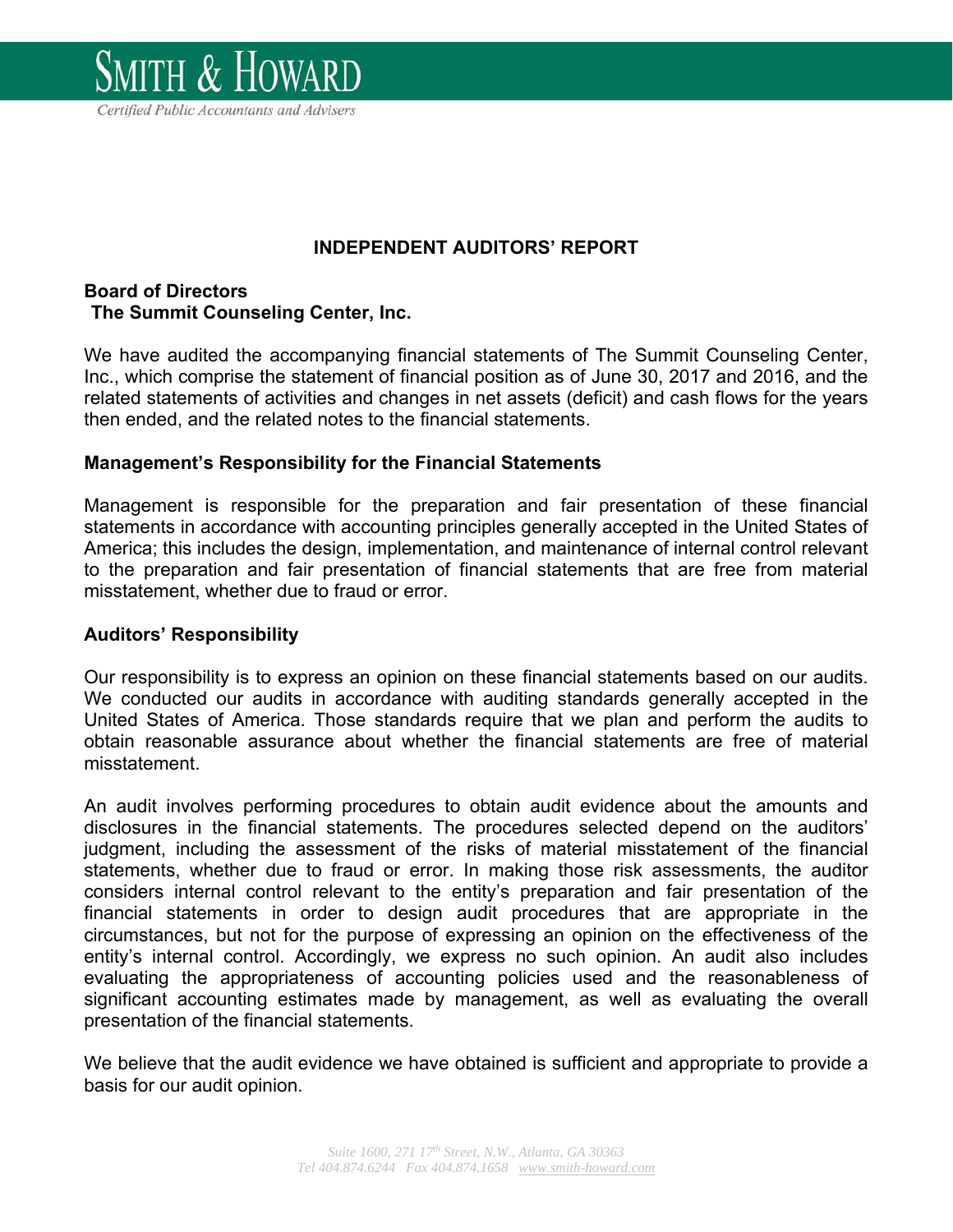# **Opinion**

In our opinion, the financial statements referred to above present fairly, in all material respects, the financial position of The Summit Counseling Center, Inc. as of June 30, 2017 and 2016, and the changes in net assets (deficit) and cash flows for the years then ended in conformity with accounting principles generally accepted in the United States of America.

Smith + Howard

December 8, 2017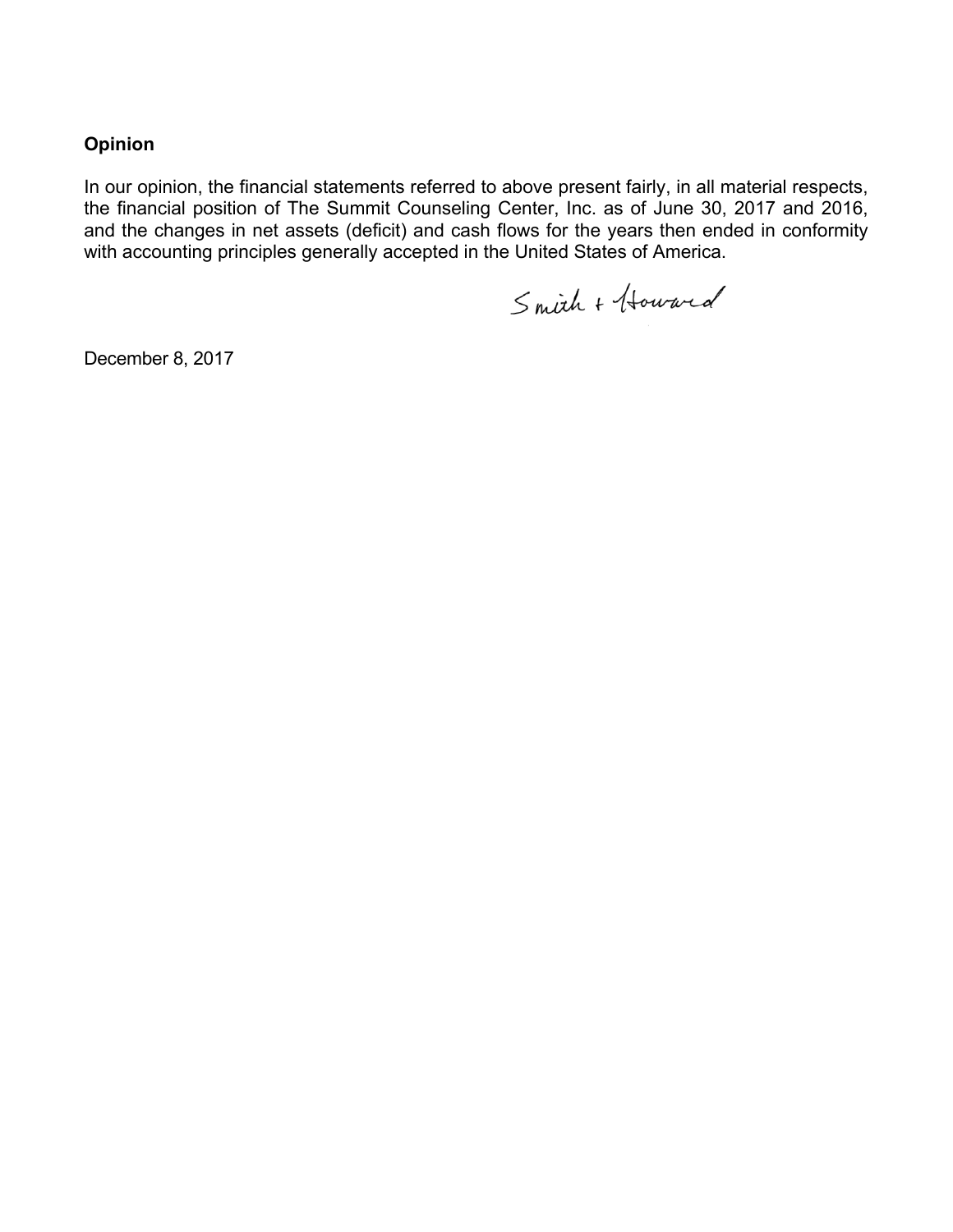# **JUNE 30, 2017 AND 2016 THE SUMMIT COUNSELING CENTER STATEMENT OF FINANCIAL POSITION**

#### **ASSETS**

|               | <b>2016</b>                                                          |
|---------------|----------------------------------------------------------------------|
|               |                                                                      |
| 108,630<br>\$ | 67,238                                                               |
|               |                                                                      |
|               | 11,310                                                               |
| 176,221       | 78,548                                                               |
| 150,313       | 147,550                                                              |
| 21,227        |                                                                      |
| 171,540       | 147,550                                                              |
| (132,864)     | (116,747)                                                            |
| 38,676        | 30,803                                                               |
| 214,897<br>\$ | 109,351                                                              |
|               |                                                                      |
|               |                                                                      |
| 83,936<br>\$  | 58,802                                                               |
| 15,799        | 22,444                                                               |
|               | 63,190                                                               |
| 99,735        | 144,436                                                              |
|               |                                                                      |
|               | 73,623                                                               |
|               | (129, 317)                                                           |
| (15, 160)     | (55, 694)                                                            |
|               | 20,609                                                               |
| 115,162       | (35,085)                                                             |
|               | 109,351                                                              |
|               | 46,607<br>20,984<br>98,623<br>(113, 783)<br>130,322<br>214,897<br>\$ |

The accompanying notes are an integral part of these financial statements.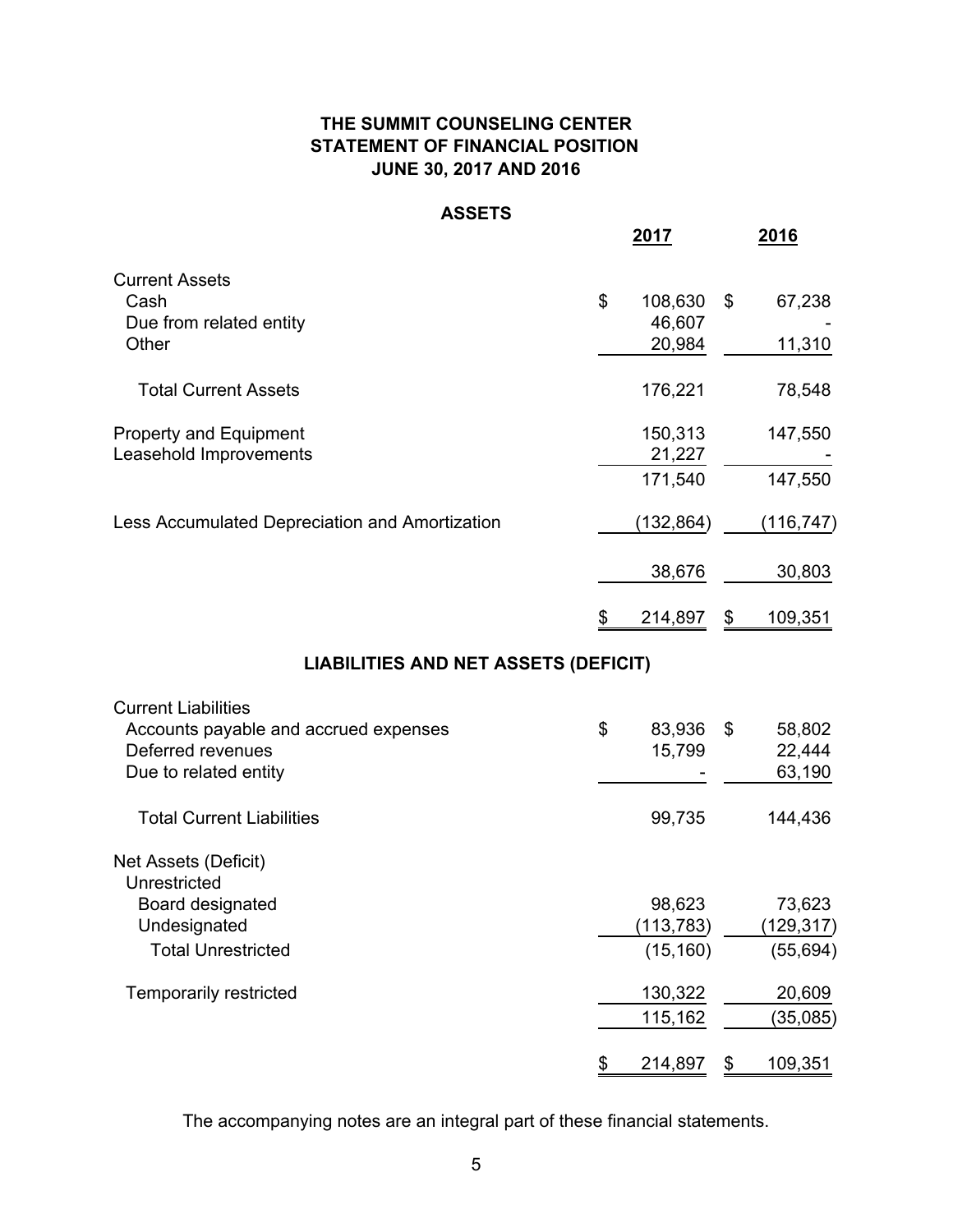#### **THE SUMMIT COUNSELING CENTER STATEMENT OF ACTIVITIES AND CHANGES IN NET ASSETS (DEFICIT) YEARS ENDED JUNE 30, 2017 AND 2016**

|                                           | 2017            |               |                 |  |
|-------------------------------------------|-----------------|---------------|-----------------|--|
|                                           | Temporarily     |               |                 |  |
|                                           | Unrestricted    | Restricted    | Total           |  |
| Revenues and Other Support:               |                 |               |                 |  |
| Counseling fees                           | \$<br>1,541,257 | \$            | 1,541,257<br>\$ |  |
| Contributions                             | 97,700          |               | 97,700          |  |
| Client assistance fund revenue            | 220,534         |               | 220,534         |  |
| Designated revenue                        |                 | 157,098       | 157,098         |  |
| In-kind contributions                     | 22,476          |               | 22,476          |  |
| Net assets released from restrictions     | 47,385          | (47, 385)     |                 |  |
|                                           |                 |               |                 |  |
|                                           | 1,929,352       | 109,713       | 2,039,065       |  |
| Expenses:                                 |                 |               |                 |  |
| Compensation and benefits                 | 1,558,695       |               | 1,558,695       |  |
| Program                                   | 184,390         |               | 184,390         |  |
| Designated expenditures                   | 47,999          |               | 47,999          |  |
| General and administrative                | 61,617          |               | 61,617          |  |
| Depreciation and amortization             | 16,117          |               | 16,117          |  |
| Internal allocations                      | 20,000          |               | 20,000          |  |
|                                           |                 |               |                 |  |
|                                           | 1,888,818       |               | 1,888,818       |  |
| Increase in Net Assets                    | 40,534          | 109,713       | 150,247         |  |
| Net Assets (Deficit) at Beginning of Year | (55, 694)       | 20,609        | (35,085)        |  |
|                                           |                 |               |                 |  |
| Net Assets (Deficit) at End of Year       | (15, 160)<br>\$ | 130,322<br>\$ | 115,162<br>\$   |  |

The accompanying notes are an integral part of these financial statements.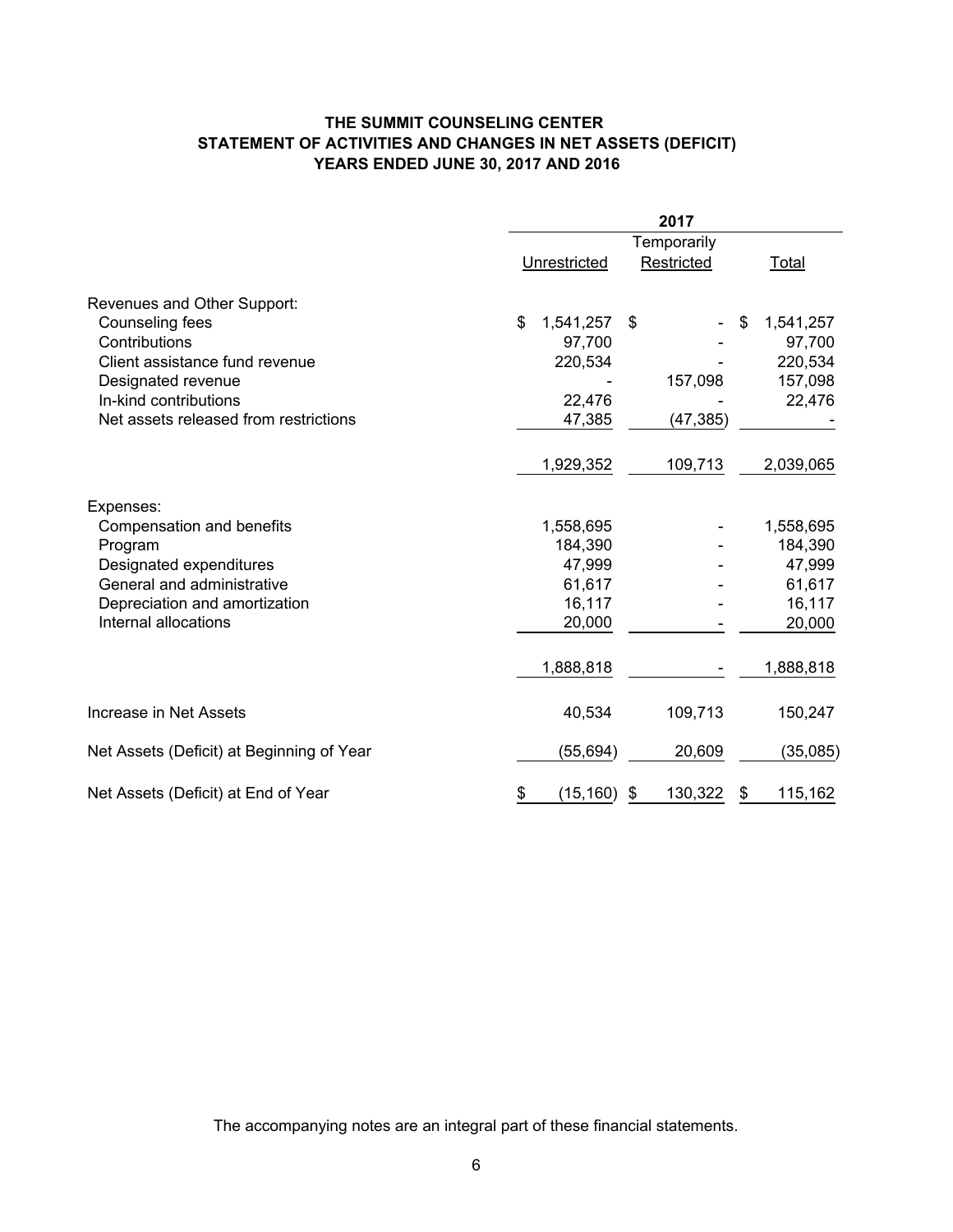| 2016        |              |              |    |              |  |
|-------------|--------------|--------------|----|--------------|--|
| Temporarily |              |              |    |              |  |
|             | Unrestricted | Restricted   |    | <b>Total</b> |  |
|             |              |              |    |              |  |
|             |              |              |    |              |  |
| \$          | 1,255,535    | \$           | \$ | 1,255,535    |  |
|             | 194,621      |              |    | 194,621      |  |
|             | 141,087      |              |    | 141,087      |  |
|             | 229,598      | 20,632       |    | 250,230      |  |
|             |              |              |    |              |  |
|             | 13,150       | (13, 150)    |    |              |  |
|             |              |              |    |              |  |
|             | 1,833,991    | 7,482        |    | 1,841,473    |  |
|             |              |              |    |              |  |
|             | 1,305,881    |              |    | 1,305,881    |  |
|             | 315,623      |              |    | 315,623      |  |
|             | 10,199       |              |    | 10,199       |  |
|             | 91,356       |              |    | 91,356       |  |
|             | 8,874        |              |    | 8,874        |  |
|             | 20,000       |              |    | 20,000       |  |
|             |              |              |    |              |  |
|             | 1,751,933    |              |    | 1,751,933    |  |
|             |              |              |    |              |  |
|             | 82,058       | 7,482        |    | 89,540       |  |
|             |              |              |    |              |  |
|             | (137, 752)   | 13,127       |    | (124, 625)   |  |
| \$          | (55, 694)    | \$<br>20,609 | \$ | (35,085)     |  |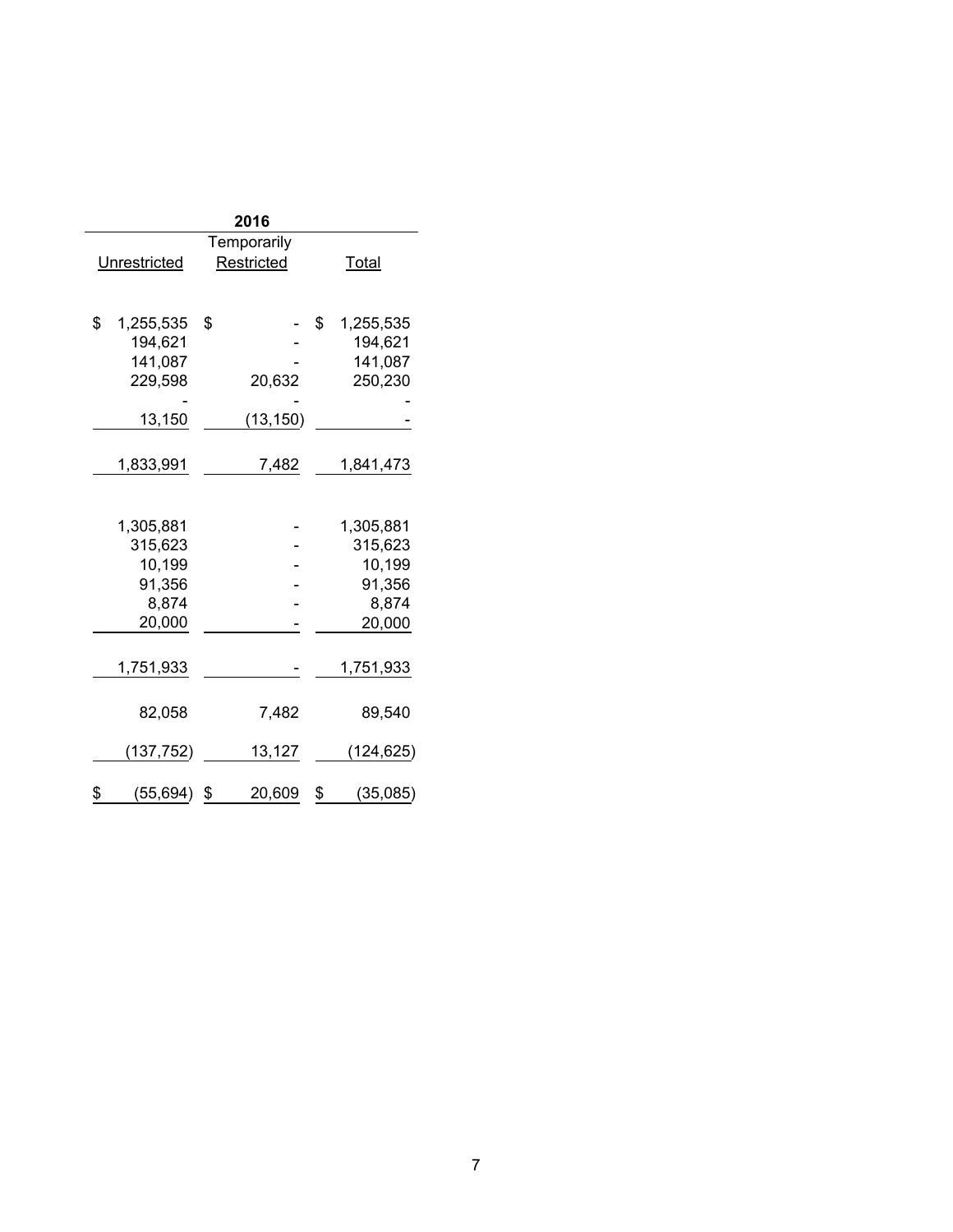### **THE SUMMIT COUNSELING CENTER STATEMENT OF CASH FLOWS YEARS ENDED JUNE 30, 2017 AND 2016**

|                                                                                                                                       | <u>2017</u>                    | <u>2016</u>                    |
|---------------------------------------------------------------------------------------------------------------------------------------|--------------------------------|--------------------------------|
| Cash Flows from Operating Activities:<br>Cash received from fees, donations and contributions<br>Cash paid to suppliers and employees | \$<br>1,909,419<br>(1,944,562) | \$<br>1,841,473<br>(1,789,500) |
| Net Cash Provided (Required) by Operating Activities                                                                                  | (35, 143)                      | 51,973                         |
| Cash Flows from Investing Activities:                                                                                                 |                                |                                |
| Purchases of property and equipment                                                                                                   | (2,763)                        | (20, 450)                      |
| Purchases of leasehold improvements                                                                                                   | (21,227)                       |                                |
| Net Cash Required by Investing Activities                                                                                             | (23,990)                       | (20, 450)                      |
| Cash Flows from Financing Activities:                                                                                                 |                                |                                |
| Contributions restricted for capital improvements                                                                                     | 100,525                        |                                |
| Net Cash Provided by Financing Activities                                                                                             | 100,525                        |                                |
| Net Increase in Cash                                                                                                                  | 41,392                         | 31,523                         |
| Cash at Beginning of Year                                                                                                             | 67,238                         | 35,715                         |
| Cash at End of Year                                                                                                                   | \$<br>108,630                  | \$<br>67,238                   |
| Reconciliation of Increase in Net Assets to<br>Net Cash Provided (Required) by Operating Activities:                                  |                                |                                |
| Increase in Net Assets<br>Adjustments to Reconcile Increase in Net Assets<br>to Net Cash Provided (Required) by Operating Activities: | \$<br>150,247 \$               | 89,540                         |
| Contributions restricted for capital improvements                                                                                     | (100, 525)                     |                                |
| Depreciation and amortization                                                                                                         | 16,117                         | 8,874                          |
| Increase in due from related entity, net                                                                                              | (46, 607)                      |                                |
| (Increase) decrease in other assets<br>Increase (decrease) in accounts payable                                                        | (9,674)                        | 3,309                          |
| and accrued expenses                                                                                                                  | 25,134                         | (18, 609)                      |
| Increase (decrease) in deferred revenues                                                                                              | (6,645)                        | 15,960                         |
| Decrease in due to related entity, net                                                                                                | (63, 190)                      | (47,101)                       |
| Total adjustments                                                                                                                     | (185,390)                      | (37,567)                       |
| Net Cash Provided (Required) by Operating Activities                                                                                  | \$<br>$(35, 143)$ \$           | 51,973                         |

The accompanying notes are an integral part of these financial statements.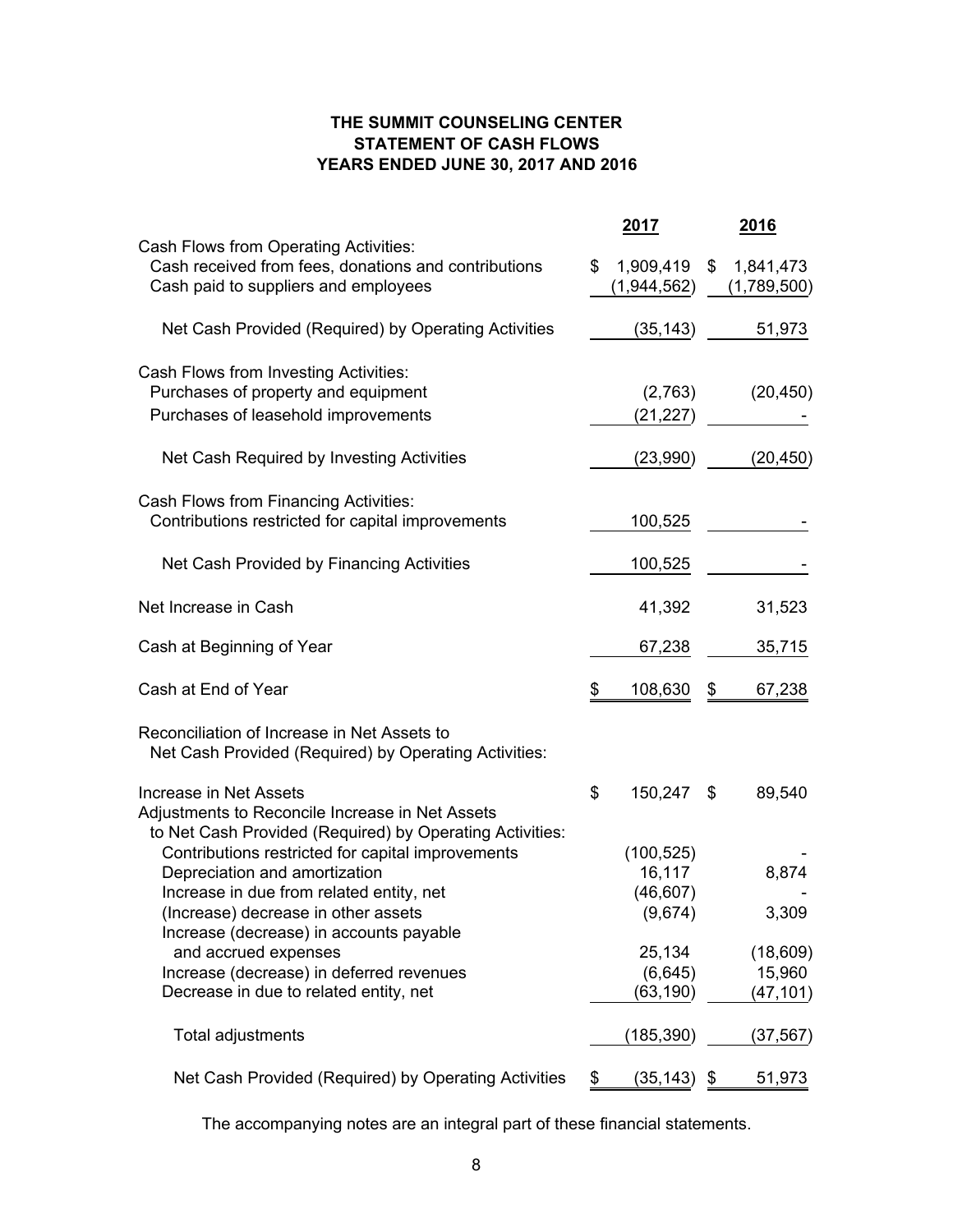# **NOTE 1 – ORGANIZATIONAL MATTERS**

### Nature of Organization

The Summit Counseling Center, Inc. (the "Summit") is a nonprofit community organization providing professional counseling services. The Summit employs state licensed and/or certified mental health professionals to provide counseling that addresses body, mind, spirit and community. The Summit is committed to providing care for those who cannot afford the full cost of services. Summit therapists address a wide range of mental health concerns and provide high school students with guidance in gaining entrance to a suitable college. The Summit partners with a wide range of community partners including churches, schools, businesses, foundations, individuals, and other nonprofit organizations to serve the North Atlanta community.

# **NOTE 2 – SUMMARY OF SIGNIFICANT ACCOUNTING POLICIES**

#### Basis of Accounting

The Summit follows accounting standards set by the Financial Accounting Standards Board ("FASB"). The FASB sets accounting principles generally accepted in the United States of America ("GAAP").

#### **Reclassifications**

Certain 2016 amounts have been reclassified to conform with the 2017 financial statement presentation.

#### Use of Estimates

The preparation of financial statements in conformity with GAAP requires management to make estimates and assumptions that affect the reported amounts of assets and liabilities and disclosure of contingent assets and liabilities at the date of the financial statements and the reported amounts of revenues and expenses during the reporting period. Actual results could differ from those estimates.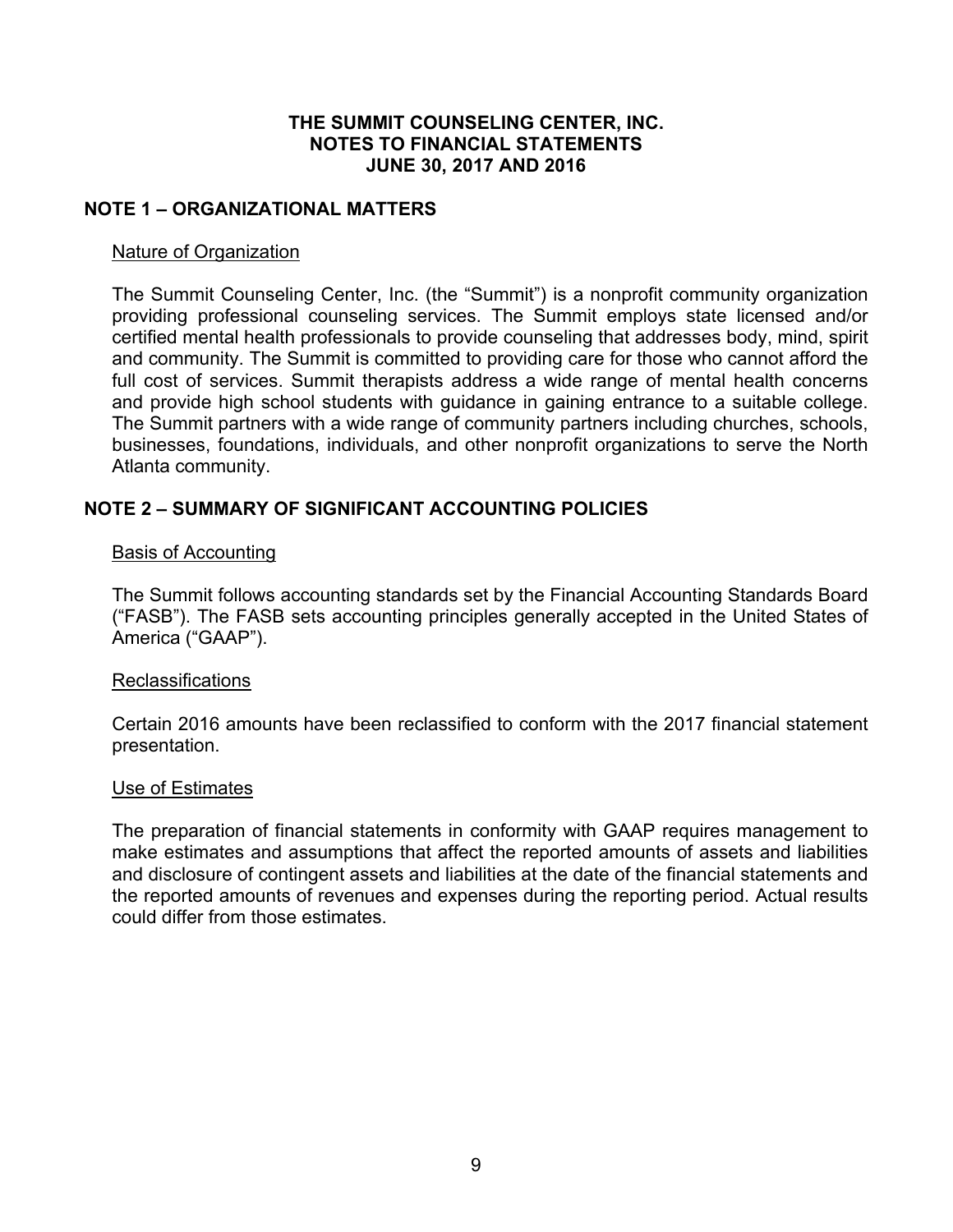# **NOTE 2 – SUMMARY OF SIGNIFICANT ACCOUNTING POLICIES (Continued)**

#### Revenue Recognition

Pledges are not recognized in the financial statements until the cash or other assets are received. The Summit records contributions received as unrestricted, temporarily restricted or permanently restricted net assets, depending on the existence and/or nature of any donor restrictions.

Counseling center fees are due after services are performed and revenue is recognized when the fees are received. In 2017, the counseling center collected fees in advance of services being performed and recorded as unearned revenue. The revenue is recognized when services are performed in the following fiscal year. Counseling center fees earned but uncollected at June 30, 2017 and 2016 were not significant.

### **Contributions**

The Summit reports contributions of cash and other assets as restricted support if they are received with donor stipulations that limit the use of the donated assets for a future accounting period or for a special purpose. When a donor restriction expires, that is, when a stipulated time restriction ends or purpose of restriction is accomplished, temporarily restricted net assets are reclassified to unrestricted net assets and reported in the statement of activities as net assets released from restrictions. When temporarily restricted contributions are received, and the restrictions are met in the same accounting period, they are reported as temporarily restricted support and net assets released from restrictions.

The Summit reports gifts of land, buildings and equipment, or the right to use those assets at estimated fair value as unrestricted support unless explicit donor stipulations specify how the donated assets must be used. Gifts of long-lived assets with explicit restrictions specify how the assets are to be used and gifts of cash or other assets that must be used to acquire long-lived assets are reported as restricted support.

#### Program Expenses

Program expenses are direct expenses of counseling programs.

#### Property and Equipment

Acquisitions of property and equipment in excess of \$1,500 are capitalized. Property, equipment and leasehold improvements are depreciated and amortized using the straightline method over the estimated useful lives of the assets of 3-7 years.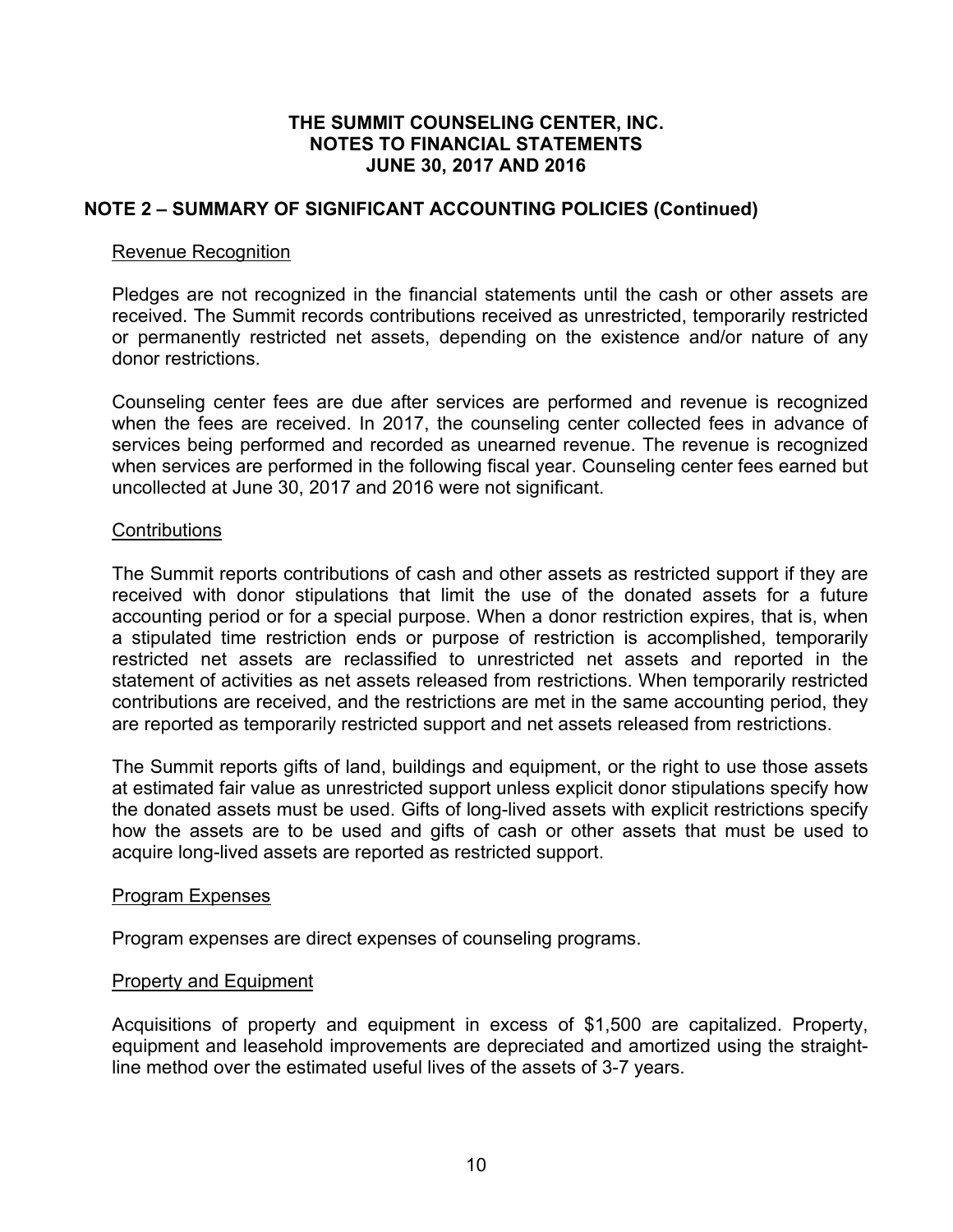# **NOTE 2 – SUMMARY OF SIGNIFICANT ACCOUNTING POLICIES (Continued)**

### Income Taxes

The Summit is exempt from federal and state income taxes under Internal Revenue Code Section 501(c)(3).

The Summit annually evaluates all federal and state income tax positions. This process includes an analysis of whether these income tax positions the Summit takes meet the definition of an uncertain tax position under the Income Taxes Topic of the Financial Accounting Standards Codification. Management believes the Summit is no longer subject to income tax examinations for tax years ending before June 30, 2014.

#### Subsequent Events

Management has evaluated subsequent events through the date of this report, which is the date the financial statements were available to be issued.

# **NOTE 3 – RELATED PARTY TRANSACTIONS**

The \$46,607 balance due from related entity at June 30, 2017 represents net transfers to an affiliated entity which is non-interest bearing. The \$63,190 balance due to related entity at June 30, 2016 represents net borrowings from an affiliated entity which are non-interest bearing.

The Summit shares operating expenses with a Church, a separate nonprofit organization, and other affiliated entities. Total shared operating expenses of \$20,000 were allocated to the Summit during each of the years ended June 30, 2017 and 2016. In addition, office space is provided by various churches and schools at no charge for the Summit to perform counseling services.

# **NOTE 4 – DONATED GOODS**

Donated goods and services are reflected as contributions in the accompanying financial statements at their estimated fair values at the date of receipt. The value of donated services is recorded in the financial statements if the services create or enhance nonfinancial assets or require specialized skill that would typically need to be purchased if not donated. Services donated to the Summit are only recognized in the financial statements when utilized. There were no donated goods or services received during the year ended June 30, 2016.